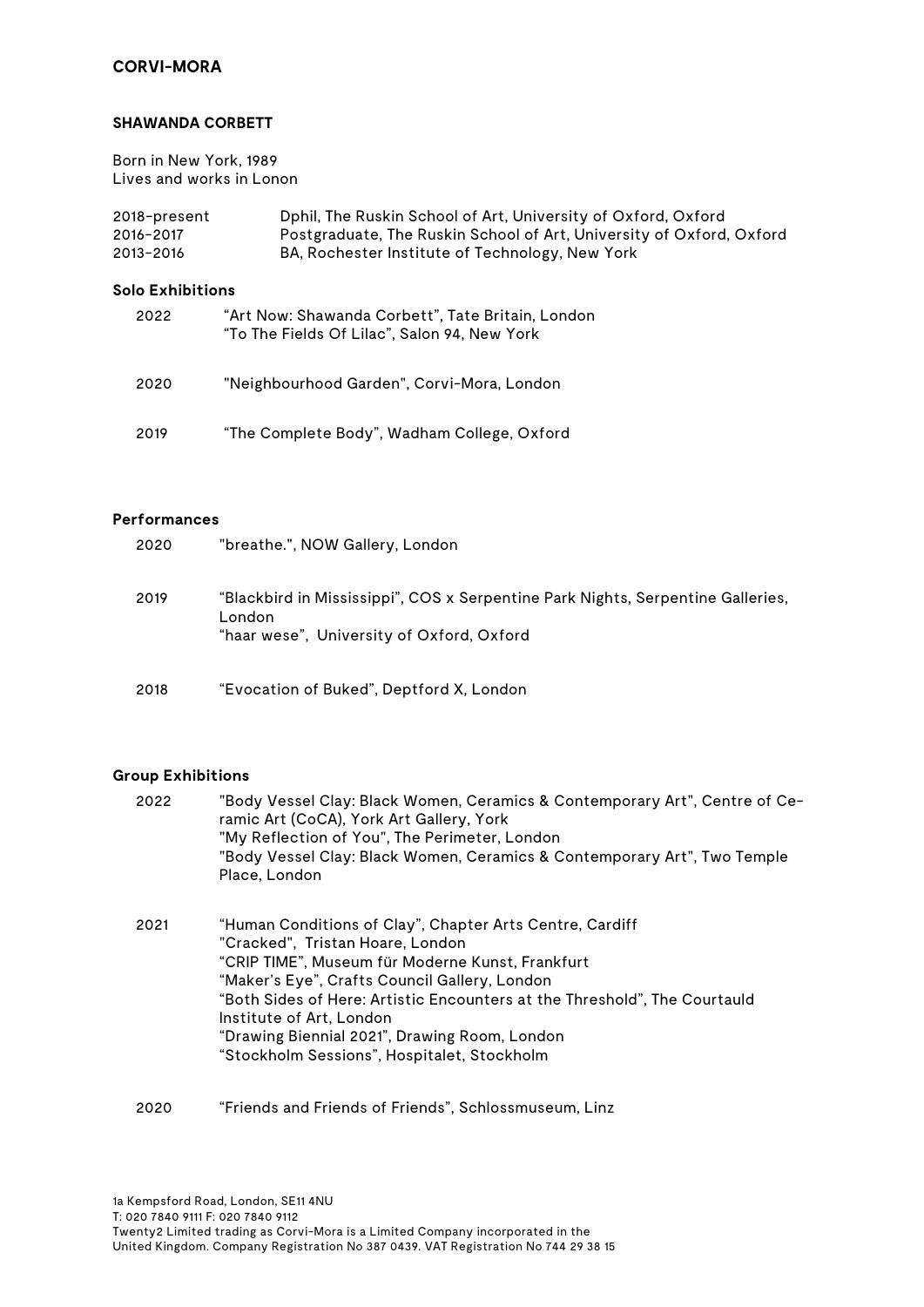# **CORVI-MORA**

| 2019 | "haar wese", Supernormal, Oxford (Performance)<br>"haar wese", Art of Noise III, Modern Art Oxford, Oxford (Performace) |
|------|-------------------------------------------------------------------------------------------------------------------------|
| 2018 | "Southern Jazz", International Exhibition, Kastamonu University, Turkey                                                 |
| 2017 | "Staircase", Elastic Performance Festival, Oxford                                                                       |

#### **Screenings**

|  |  |  |  | "Evocation of Buked", Short Film Program, South London Gallery, London | 2019 |
|--|--|--|--|------------------------------------------------------------------------|------|
|--|--|--|--|------------------------------------------------------------------------|------|

# **Awards**

| 2021 | Kleinwort Hambros Emerging Artist Prize |
|------|-----------------------------------------|
| 2020 | The Turner Bursary, Tate, London        |

#### **Public Collections**

The Fitzwilliam Museum, Cambridge

The Harris, Preston

Arts Council Collection

#### **Selected Bibliography**

| 2022 | Bilal Akkouche, Hannah Marsh, "Shawanda Corbett", Tate Etc, Issue 55, Summer     |
|------|----------------------------------------------------------------------------------|
|      | Harriet Lloyd-Smith, "Shawanda Corbett on breaking the mould of ceramic art",    |
|      | Wallpaper, March 1                                                               |
|      | Elizabeth Buhe, "Shawanda Corbett: To the Fields of Lilac", The Brooklyn Rail,   |
|      | February 25                                                                      |
|      | Vivian Chui, "Shawanda Corbett: 'Ultimately, it's about world-building'", Ocula, |
|      | February 9                                                                       |
|      |                                                                                  |
|      |                                                                                  |

2021 Duro Olowu, "Jazz-Keramik", Vogue DE, May-June "The 12 Young Creatives Inspiring The Vogue Editors Now", Vogue UK, March Contemporary Art Society Acquisitions and Art Consultancy April 2019 - March 2021